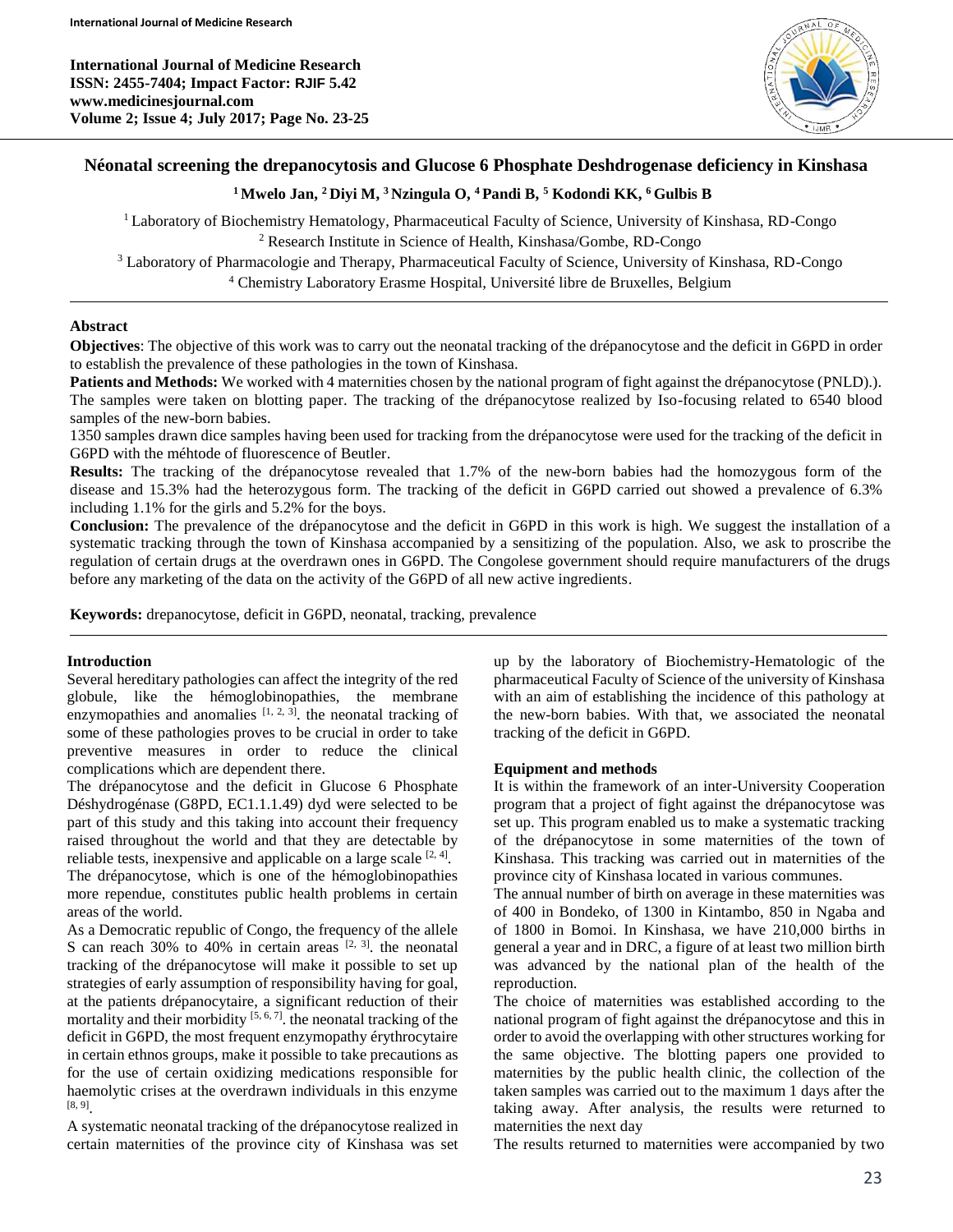cards, a general card gathering the results of all the detected children and the individual record sheets to give to the moms of each detected child. A Committee of wise consisted each hospital, was in charge of the handing-over of the results. The assumption of responsibility of the diagnosed patients drépanocytaires intervened three months after birth by pediatrists also trained by the Project.

On the whole 6540 capillary blood samples (heel) of the newborn babies collected on blotting paper was used for the tracking of the drépanocytose. Among the 6540 taking away, 1350 samples were used for the neonatal tracking of deficit in G6PD. The quantity of blood on the blotter had not made it possible to work on all the samples. The blotting papers were preserved at the laboratory between 2 - 8 °C.

The Tracking of the drépanocytose was made by an isoelectric technique of focusing  $[10]$ . A test of confirmation per electrophoresis with acid pH (SEBIA System electrophoresis on acetate) was carried out on the same sample for all the newborn babies detected like drépanocytaire (homozygous for  $HbS$ ) [11].

The Tracking of the deficit in G6PD was carried out by the test of fluorescence. This qualitative method is based on the observation of the fluorescence of the cofactor reduces NADPH [12]. In short, a blotting paper spot is introduced into a tube containing 50 µl of the solution of 1 ml Glucose 6P 0.1 M, 1 ml NADP 0,0075M, 2 ml Saponin 1%; 3 ml Sorting HCl buffer pH 7.8 0,75M; 1ml GSSG 0.008 M; 2 ml H20) and to mix during 1 minute. To deposit 10 µl on a blotting paper and To make the spot after 5 minutes, 10 minutes, 15 minutes of incubation.

The evaluation of the fluorescence of the reduced cofactor is carried out under lamp UV to 254 Nm. The normal samples give a green fluorescence whose intensity of colouring is in keeping with the time of incubation whereas the overdrawn samples in G6PD do not give any fluorescence to all times of incubations<sup>[12]</sup>.

### **Results**

#### **Neonatal tracking of the drépanocytose**

The number of children detected of 6540 was distributed as follows between maternities: 1485 in the center mother and children of Ngaba, 2396 with the maternity from KintamBo, 1860 with Bomoi maternity and 799 with the maternity of Bondeko.

The assumption of responsibility should concern all the detected children drépanocytaires, however only the children drépanocytaires pertaining to stripped families were dealt with. It sied to announce that only one case of death had been recorded. It is only case is allotted to nonthe adherence of the parents of the patient to the assumption of responsibility. The results are presented in table I.

**Table 1:** Results of the tracking of the drépanocytose by Maternity

| <b>Maternités</b> | $AA(\%)$    | $AS(\%)$  | SS(%)    | <b>Total</b> |
|-------------------|-------------|-----------|----------|--------------|
| <b>CME-NGABA</b>  | 1198 (18.3) | 255(3,9)  | 32(0, 5) | 1485         |
| <b>KINTAMBO</b>   | 1933(29,6)  | 422(6,5)  | 41(0, 6) | 2396         |
| <b>BOMOI</b>      | 1618(24,7)  | 211(3,2)  | 30(0, 5) | 1860         |
| <b>BONDEKO</b>    | 681(10,4)   | 109(1.7)  | 9(0, 1)  | 799          |
| Total             | 5430(83)    | 997(15,3) |          | 6540         |

#### **Neonatal tracking of the deficit in G6PD**

The neonatal tracking of the deficit in G6PD was carried out on 1350 samples obtained starting from the samples used for the neonatal tracking of the drépanocytose. Among the 1350 new-born babies having profited from a qualitative analysis of the activity of the G6PD, 6,3% were shown like defective in this enzyme. In this population tested, 1.1% (15/1350) and 5.2% (70/1350) of the female and male new-born babies respectively of sex were defective in G6PD

#### **Discussion**

With an incidence of new-born babies drépanocytaires of 1.7%, our data collected on a population of 6540 new-born babies are similar to those found in the literature (Burkina Faso-Faso 1.6%) (13) and with those (1.4%) established by Tshilolo *et al*. as a Democratic republic of Congo on a population of 31,204 new-born babies (14). In this study, tracking was carried out on the blood of the cord while the present study used capillary blood. The blood of cord does not pose any problem especially when the taking away are carried out by wise women trained for this kind of activity. What makes it possible to avoid the contamination of the blood of the baby by that of the mother. On this precise point, the capillary blood taken on the heel does not require a particular formation. Although the mode of taking away is not identical, the results are concordant. A cost reduction  $D^{\dagger}$  analyzes was carried out in our study by using reagents prepared locally (solutions and freezing for IEF) making it possible to more reduce the cost of the analysis to less than 2.5\$.

The results were transmitted one day after analysis by the person in charge selected to the level of the hospital. For new the, born ones detected like drépanocytaires, the hospitals were contacted by telephone as of obtaining the résulatt in order to or not obtain a second making it possible to confirm the results. In the study of Tshilolo and al. the confirmation was done at least three months after the birth. The strategy installation by our tracing routine made it possible to reduce the number of lost of sight, The confirmed children drépanocytaires were dealt with by pediatrists trained within the framework of the project and referents in each center concerned with the study. This assumption of responsibility consisted of free consultations in the event of the crises, exemption from payment of the drugs prescribed thus that antibiotic disease prevention (penicillin) and of the antimalarial ones.

We analyzed 6540 samples for the neonatal tracking of the drépanocytose, these results show that 15.3% of the new-born babies are heterozygous for HbS and 1.7% of the new-born babies are homozygous for HbS. The prevalence of the homozygous form equivalent to that of 1.4% obtained in a previous study carried out as a Democratic republic of